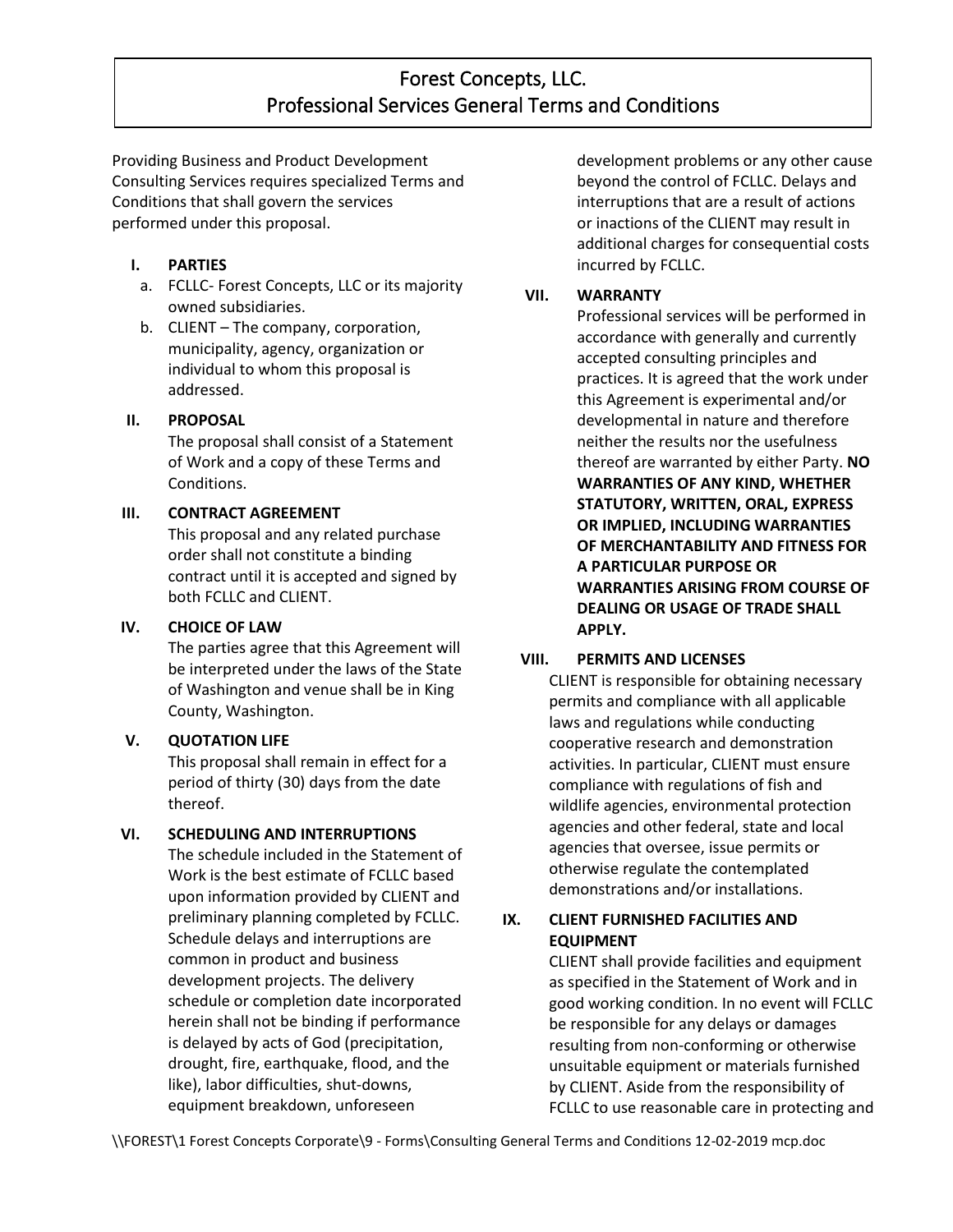handling any said equipment and materials furnished by CLIENT. FCLLC shall have no further liability with respect thereto. Any such facilities, equipment, material or tooling furnished by the CLIENT and not consumed in the performance of the Agreement shall be returned to the CLIENT upon completion of all work hereunder in the same condition as received, reasonable and normal wear and tear excepted.

#### **X. FCLLC FURNISHED FACILITIES, MATERIALS TOOLS AND EQUIPMENT**

FCLLC shall retain title to all tools, equipment, jigs, fixtures, materials and the like made for or obtained for the furnishing of serviced covered by this Agreement, except for those specified for transfer to the CLIENT in the Statement of Work.

#### **XI. USE OF DATA AND RESULTS**

Either party may publish articles, media reports and scientific/technical papers, make presentations and otherwise describe the cooperative project and results without encumbrance, except as limited for purposes of confidentiality or intellectual property protection as defined in Statement of Work. Unless otherwise agreed in the Statement of Work, FCLLC may identify CLIENT as a client and/or customer of FCLLC in its marketing, planning and promotional communications.

#### **XII. INTELLECTUAL PROPERTY**

The Work Product(s) of the project shall include written and oral reports, raw data, presentations of results and/or demonstrations.

Copyright for relevant Work Product(s) shall remain with the authoring entity, either FCLLC or CLIENT. The receiving entity shall have an unencumbered right to reproduce and use Copyright Work Products for internal purposes.

Inventions, trade secret improvements to preexisting FCLLC technologies, product concepts and intangible intellectual properties created by FCLLC, its employees, subcontractors and/or agents will not be considered Work Products and shall be the sole property of

FCLLC, except as defined in the Statement of Work.

During the course of the project it may become necessary for either CLIENT or FCLLC to disclose confidential information to the other party. In such case subject confidential information shall be clearly marked or otherwise identified as confidential. Recipient shall protect the disclosed confidential information by using a high degree of care, but no less than a reasonable degree of care, to prevent the unauthorized use, dissemination, or publication of the confidential information as Recipient uses to protect its own confidential information of a like nature

#### **XIII. INDEPENDENT CONTRACTOR**

FCLLC and its employees are acting in the capacity of an independent contractor and not as an employee of the CLIENT.

#### **XIV. NO AGENCY**

No Agency is created by this Agreement. Neither party may make representations or warranties on behalf of the other party.

### **XV. INDEMNIFICATION**

Each party agrees to indemnify the other against any and all losses, liabilities, claims for injuries or damages caused by the other related to or in the course of the services rendered pursuant to this Agreement including third party claims except any such losses, claims, damages or liabilities resulting from cooperator's misrepresentations, gross negligence or willful misconduct. This provision shall survive termination of this Agreement.

#### **XVI. LIMITATION OF PROFESSIONAL LIABILITY**

FCLLC's liability to the CLIENT shall not exceed the amount of fees paid by or due from CLIENT to FCLLC for professional services rendered under this Agreement. In no event shall FCLLC be liable to CLIENT or anyone else for special, incidental or consequential damages, including, without limitation, loss of profits, revenue or use of capital or claims of customers, whether based on contract, tort, negligence, strict liability or otherwise.

\\FOREST\1 Forest Concepts Corporate\9 - Forms\Consulting General Terms and Conditions 12-02-2019 mcp.doc